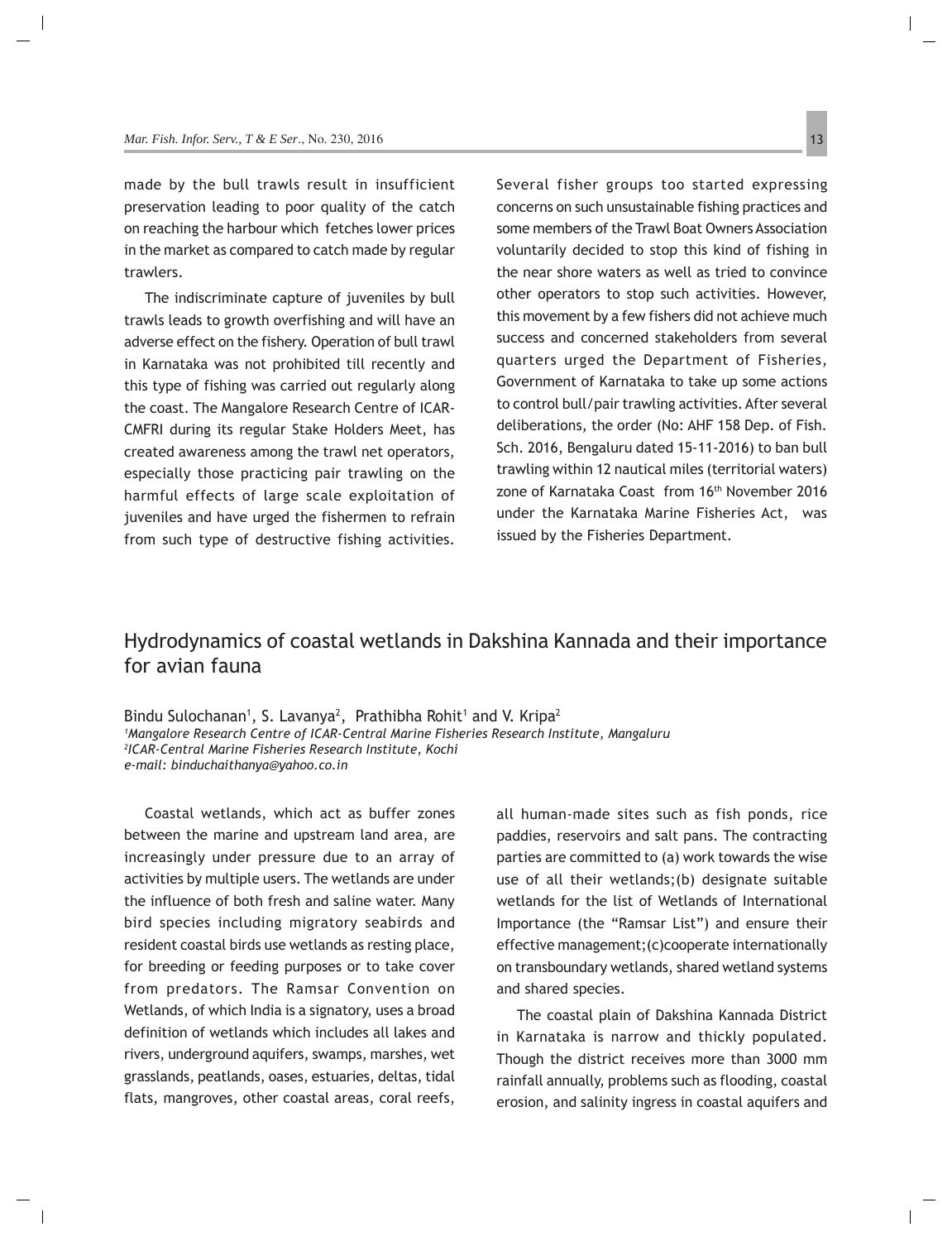along river course exist and proper water management strategies are required. The salinity ingress of coastal aquifers is mainly during the summer months when river flow decreases. Over the years the percentage area of creeks, lagoon and wetlands in Dakshina Kannada has decreased due to increasing urbanization resulting in loss of habitat to the multiple users of these wetland areas. The motion or path of the water flow and the forces which act on the type of soil in the area determines the wetland formed. The most common feature of all wetlands is that the water table (the ground water level) is very near to the soil surface or shallow water covers for at least part of the year. The main characteristics of a wetland are determined by the combination of the salinity of the water in the wetland, the soil type and the plants and animals living in the wetland (Fig. 1). The coastal buffer zones of sandy beaches and marsh lands help prevent saline water intrusion. The textural variation of a sandy shore with higher pore size helps in retention of fresh water during monsoon which in turn helps bind the grains together and aids in the growth of sand dune plants. The marsh lands on the upstream have higher percentage of clay, contain Kaolinite minerals joined by strong hydrogen bonds, and thus capable of retaining fresh



water for longer duration even during dry weather period.

The coastal area between Baikampady (Fig. 2) and Chithrapur in Dakshina Kannada district of Karnataka is a typical example of a coastal buffer zone. This wetland is a 'Fern type' and characterized by peaty soil, with dominance of grass like plants, grasses, sedges and reeds. Peat soil is formed in wetland areas when plant material is inhibited from decaying fully due to anaerobic conditions. The 'Ferns type' wetlands are alkaline, receiving water mostly from surface and subsurface flow. It receives sea water from the Arabian Sea during high tide and drains rainwater into the sea during monsoon. The subsurface flow is from upper Chithrapur area where marsh lands are present. However during the process of urbanization and development of cities most of these channels are converted into city waste water drainages. Unfortunately, the precious nutrient rich storm water mixes with waste water and drains into the sea. In the natural course when rainfall is less, there is an inflow of saline water into the region. The higher the ground water table along the adjacent landmass, the less will be the saline water intrusion due to hydrostatic pressure difference in the system. However, during unplanned development activities, more of these precious and natural marsh lands are filled with debris, hence disturbing the natural balance of water flow in these

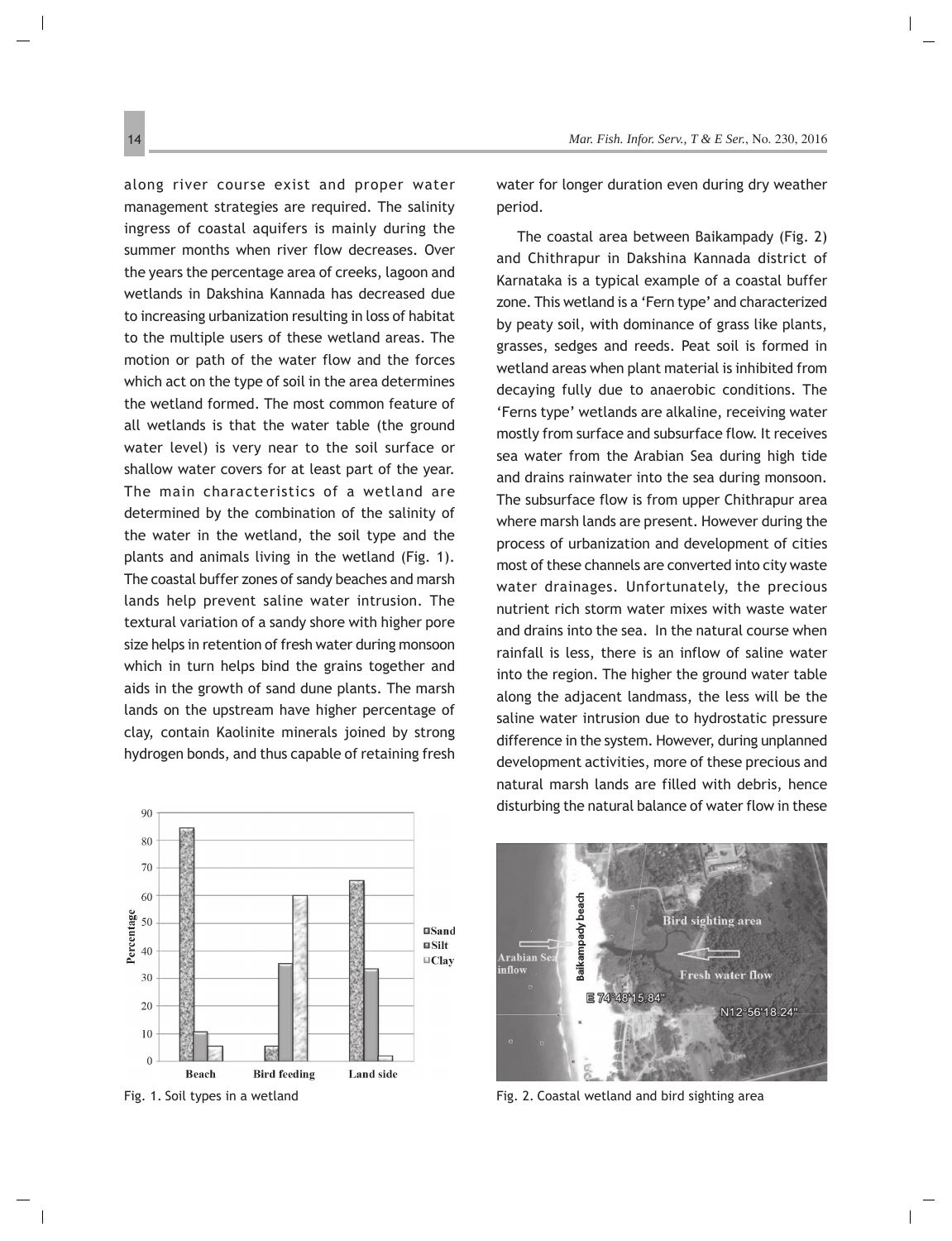

Schematic diagram of the hydrodynamics and soil type of a wetland

ecosystems. The marsh lands on the upstream area of Chithrapur, act as hydrologic sponge, temporarily storing flood waters and releasing them slowly, thus reducing flood peaks and protecting downstream areas. These functions are all the more important in urban areas where development has increased the rate and volume of runoff.

 Wetlands generally host a number of avian fauna and the value of a wetland to a specific bird species is dependent on the moisture present in the soil and the duration and timing of flooding. At times, the water may not be present at the surface, but be close enough to support growth of vegetation and organisms that are needed as food by birds. Birds generally use wetlands formed as depressions in an otherwise dry landscape. These generally occur along streams or in tidally influenced areas near shorelines. The coastal birds especially the shanks and the sandpipers, feed on the beaches during early morning and late evening and take shelter in the inland areas as the beach sand heats up during the day time. The red-wattled lapwing *Vanellus indicus* another bird sighted in this area scrape the ground



Red-wattled lapwing *Vanellus indicus*

and make small depressions on which they lay their eggs. Breeding season is during March to August. The need for lapwings to be near a wetland is that the adult soak their belly feathers to provide water to their chicks as well as to cool the eggs during hot weather. On the other hand the water hens prefer to nest in the marsh lands and ponds in the upstream areas. The decrease in number of sightings of the water hens is an indicator of reduction in wetland areas and stress on the ecosystem. The white breasted water hen *Amaurornis phoenicurus* is an omnivorous species preferring insects, molluscs, grains, shoots of paddy and marsh plants available in its foraging area, which include grass land, mud and shallow water. They usually nest during June



(A) White breasted waterhen *Amaurornis phoenicurus* (B) Kentish plover *Charadrius alexandrinus* (C) Little ringed plover *Charadrius dubius* (D) Black headed gull *Larus ridibundus* and Brown headed gull *Larus brunnicephalus*